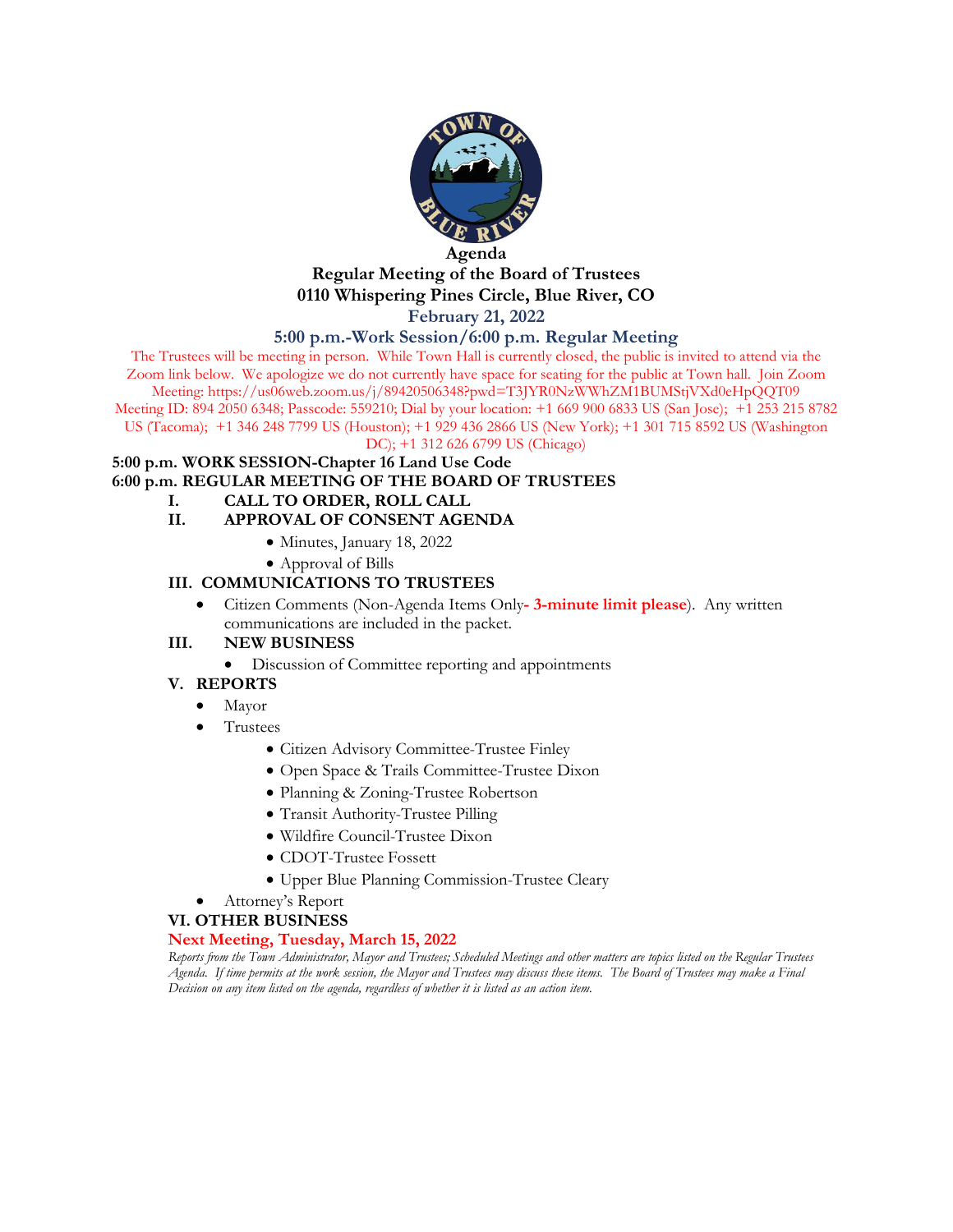

**Town of Blue River Regular Meeting of the Board of Trustees January 18, 2022 5:00 p.m.**

Meeting held via Zoom.

#### **5:00 p.m. REGULAR MEETING OF THE BOARD OF TRUSTEES**

#### **IV. CALL TO ORDER, ROLL CALL**

Mayor Babich called the regular meeting of the Board of Trustees to order at 5:00 p.m.

**i.** Roll Call

- **1.** Mayor Toby Babich-left at 6:28 p.m.
- **2.** Trustee Dan Cleary
- **3.** Trustee Joel Dixon-arrived at 5:40 p.m.
- **4.** Trustee Kelly Finley-left at 6:00 p.m.
- **5.** Trustee Mark Fossett
- **6.** Trustee Ted Pilling
- **7.** Trustee Ken Robertson-arrived at 5:35 p.m.
- **ii.** Also present: Town Manager Michelle Eddy and Town Attorney Bob Widner.

#### **V. APPROVAL OF CONSENT AGENDA**

- Minutes, December 21, 2021
- Approval of Bills-\$79,965.57
	- Trustee Cleary moved and Trustee Pilling seconded to approve the consent agenda. Motion passed unanimously.

#### **III. COMMUNICATIONS TO TRUSTEES**

- Citizen Comments (Non-Agenda Items Only**- 3-minute limit please**). Any written communications are included in the packet.
	- Ben Kadlec-6337 Hwy 9 commented on the changes to committee bylaws surrounding members serving on multiple committees for multiple jurisdictions. Asked for an exception and request to allow Paul Semmer to continue to serve on Blue River as well as Summit County.
		- Mayor Babich noted that until a decision is made by the Trustees, Mr. Semmer may remain on the Committee. He also noted the rule applies to all committees. He noted that the discussion will not be held tonight and will be addressed at a future meeting.
	- Marie Semmer-0272 Blue Grouse Trail asked about the requirement of submitting a public records request for meeting recordings. She asked for easy access to the recordings.
		- Manager Eddy noted there are recordings available on a link on a YouTube channel and past recordings are available via records request.
		- Trustee Cleary noted a desire to have recordings for a year available.

#### **IV. NEW BUSINESS**

• Resolution 2022-01 A Resolution Designating the Official Posting Location for Notices of All Public Meetings Pursuant to C. R. S. 24-6-402(2)(C )(I)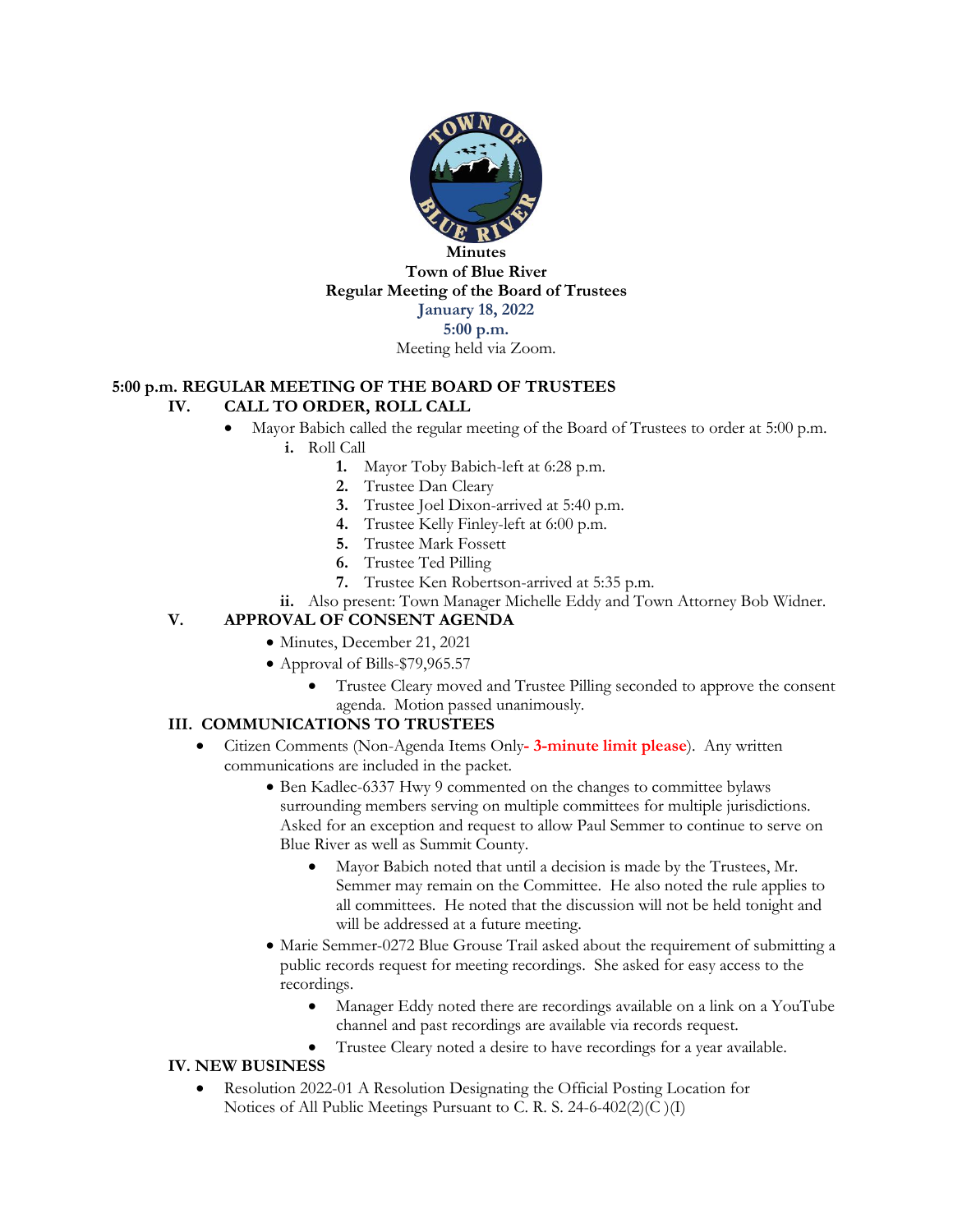- Trustee Finley moved and Trustee Fossett seconded to approve Resolution 2022-01 A Resolution Designating the Official Posting Location for Notices of All Public Meeting Pursuant to C.R.S. 24-6-402(2)(C )(I). Motion passed unanimously.
- Planning & Zoning Vacancy
	- Mayor Babich noted the vacancy created by the resignation of Dan Farber. The seat open expires December 2023. Bevan Hardy has applied for the vacancy. He served on the Comprehensive Plan Committee.
	- Bevan spoke about his application and background including a desire to serve.
	- Trustee Finley moved and Trustee Pilling seconded to appoint Bevan Hardy to the Planning & Zoning Commission to fill the term until December 2023. Motion passed unanimously.
- Land Use Code First Draft-Attorney Widner
	- During this agenda item, Bob Widner and Michelle Eddy will walk the Board of Trustees through a screen share of the first draft of a proposed Land Use Code. They will explain the draft Code's contents, its language and purpose, and discuss the best process for the BOT members to review and provide comments on the draft. Following the presentation, the Board will be provided a full electronic version of the draft Code to review over the next month so the Board can begin providing feedback.
		- Attorney Widner provided and overview of the draft new land use code. He noted this is a draft and it is necessary for the Trustees to review and provide feedback. He noted what to look for and all the different chapters. He reviewed the coloring and what they apply to. The code will be sent to the Trustees for review and comment.
		- Mayor Babich thanks Attorney Widner for his work on the document. He noted this is homework and reviewed the process moving forward. This will be reviewed in the next few meetings. Once reviewed by the Trustees, it will be passed to the Planning & Zoning Commission for review. It would be expected to be ready by the fall.
		- Trustee Finley thanked staff as well and asked to review over multiple meetings. She asked for clarification on how it can be reviewed outside of the meeting.
			- a. Attorney Widner noted they can discuss with other members or Planning & Zoning, or staff understanding that if there are three or more together it then becomes a meeting. He noted miniworkshops may be organized to review as well.
		- Trustee Cleary asked if the document may be marked up and sent to the Town Attorney. The answer was yes whatever is easy to do.

#### **W. REPORTS**

- Mayor
	- Committees-Attendance and conflicts of interest
	- The Mayor reviewed attendance issues with Planning and Zoning and meetings not obtaining a quorum. He noted this is happening last minute and is being disruptive to conducting business. He also noted attendance issues with other committees. He reviewed the guidelines state that three or more absences may result in removal from the committee. He asked for the Town Manager to include attendance records in the packets. If there is a pattern of absences to have members removed.
- **Trustees**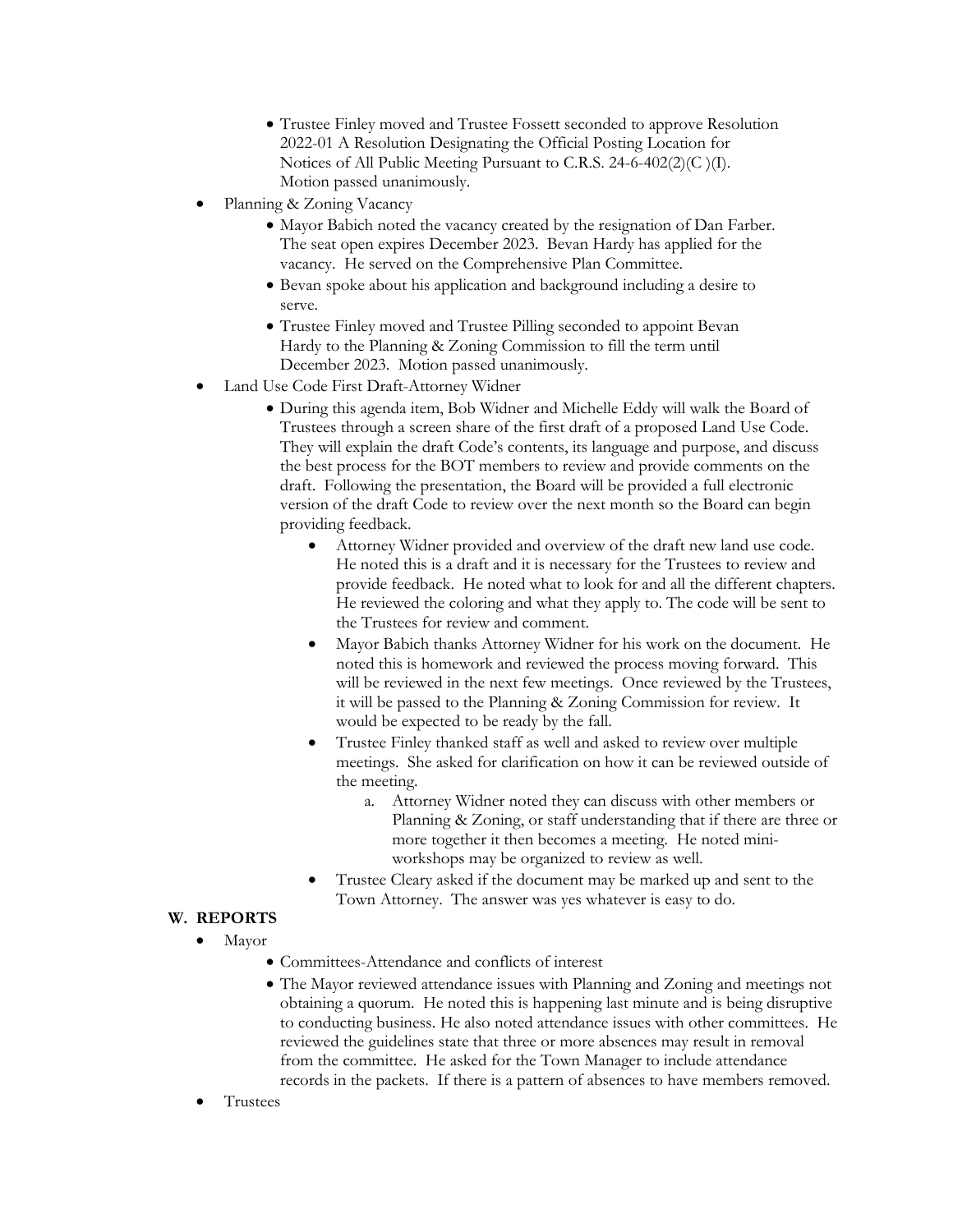- Citizen Advisory Committee-Trustee Finley
	- Manager Eddy noted the STR survey went out and they are working on developing a better day for meetings for attendance.
- Open Space & Trails Committee-Trustee Dixon
	- Trustee Dixon reported they had a very productive meeting reviewing maps for potential open space and trails. He noted a need to have information from staff to the committee as to what has been or is being discussed relative to trails and open space.
	- It was noted the process should be to contact the Mayor and/or the Town Manager to inquire and bring to the Trustees.
- Planning & Zoning-Trustee Robertson
	- Trustee Robertson noted the meeting was cancelled due to lack of a quorum.
- Transit Authority-Trustee Pilling
	- Trustee Pilling had no report.
- Wildfire Council-Trustee Dixon
	- Trustee Dixon had no report.
- CDOT-Trustee Fossett
	- Trustee Fossett noted there was a meeting and the group will be meeting every other month. He noted there is not change in design from the bypass lane concept. There is a concern to help push unified messaging to discourage truck traffic over Hwy 9.
	- Discussion of how to limit trucks being routed. Noted that it is not a hazmat route but trucks are not limited.
	- Manager Eddy is bringing it to the other towns for discussion.
	- Trustee Fossett noted a need to stop the trucks when they get off I-70 to stop them from continuing to Hwy 9.
	- Discussion of the design and location. The new footprint is within the existing right-of-way and no longer pushing into private property nor the wetlands.
	- Discussion of speeds on the highway and increasing issues.
- Upper Blue Planning Commission-Trustee Cleary
	- Trustee Cleary reported that as he will be leaving the Board in April he asked to remain the Blue River representative. Mayor Babich asked to review the code but was in favor of having Dan continue for Blue River.
	- Trustee Fossett moved and Trustee Pilling seconded to appoint Dan Cleary to the Board as long as there is no impediment to him serving. Motion passed. Trustee Cleary abstained.
- Other
	- Trustee Cleary asked to have recording available for download.
	- Trustee Pilling discussed short-term rental licenses and his concerns. He read a letter received from investors trying to purchase properties. He recommended a moratorium. He asked for there to be discussion in February.
		- a. Town Manager noted the survey is being conducted and asked to have it on the agenda in March after the survey results and additional requested data.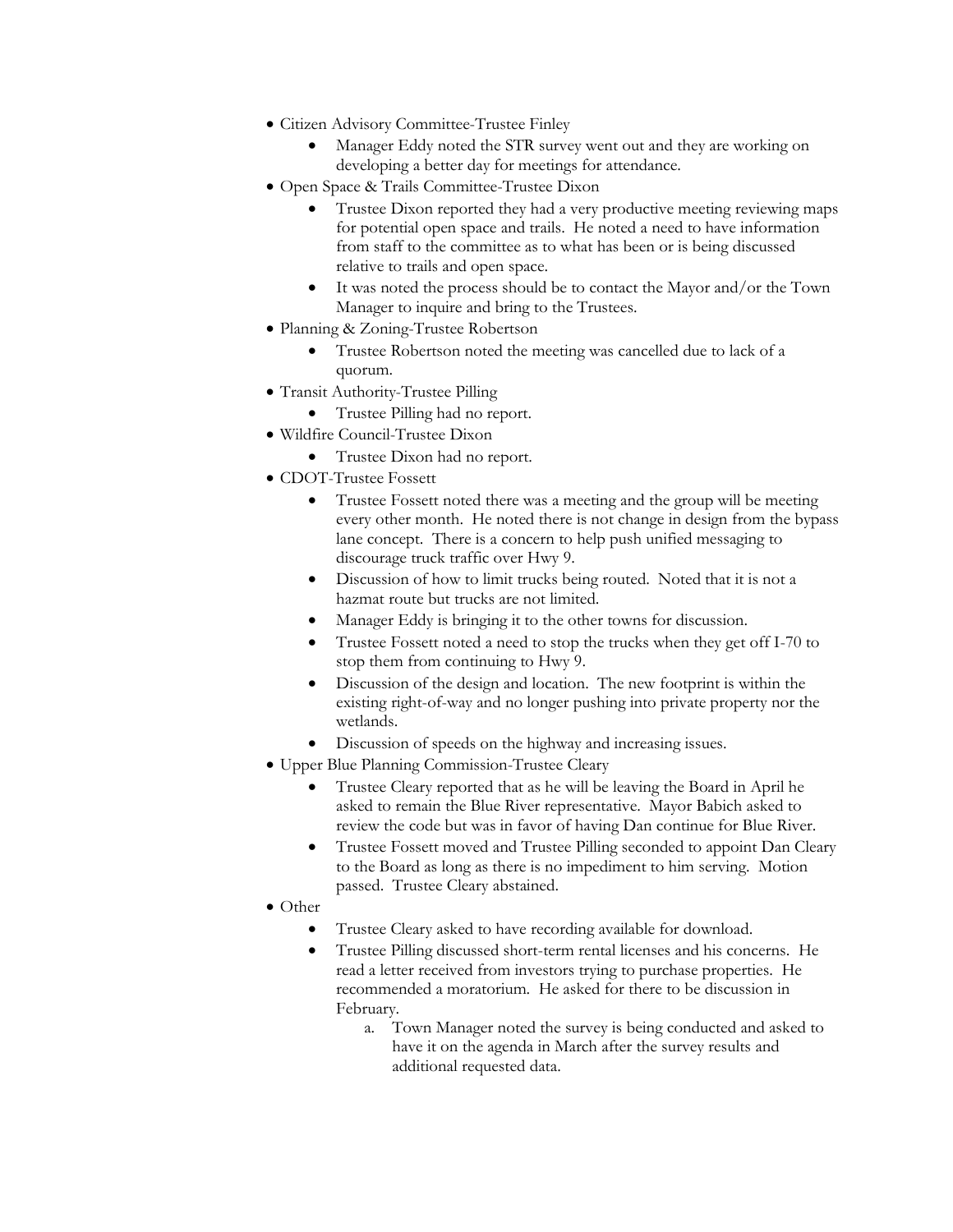b. Discussion to have available when Citizen Advisory has had an opportunity review the surveys. This will tentatively be set for March unless it's ready for the February meeting.

#### • Attorney's Report **VI. OTHER BUSINESS Next Meeting, Tuesday, February 15, 2022**

There being no further business before the Board of Trustees. Trustee Robertson moved and Trustee Cleary seconded to adjourn the regular meeting at 7:13 p.m. Motion passed unanimously.

Respectfully Submitted:

\_\_\_\_\_\_\_\_\_\_\_\_\_\_\_\_\_\_\_\_\_\_\_\_\_\_\_\_\_\_\_\_\_\_\_\_ Michelle Eddy, Town Clerk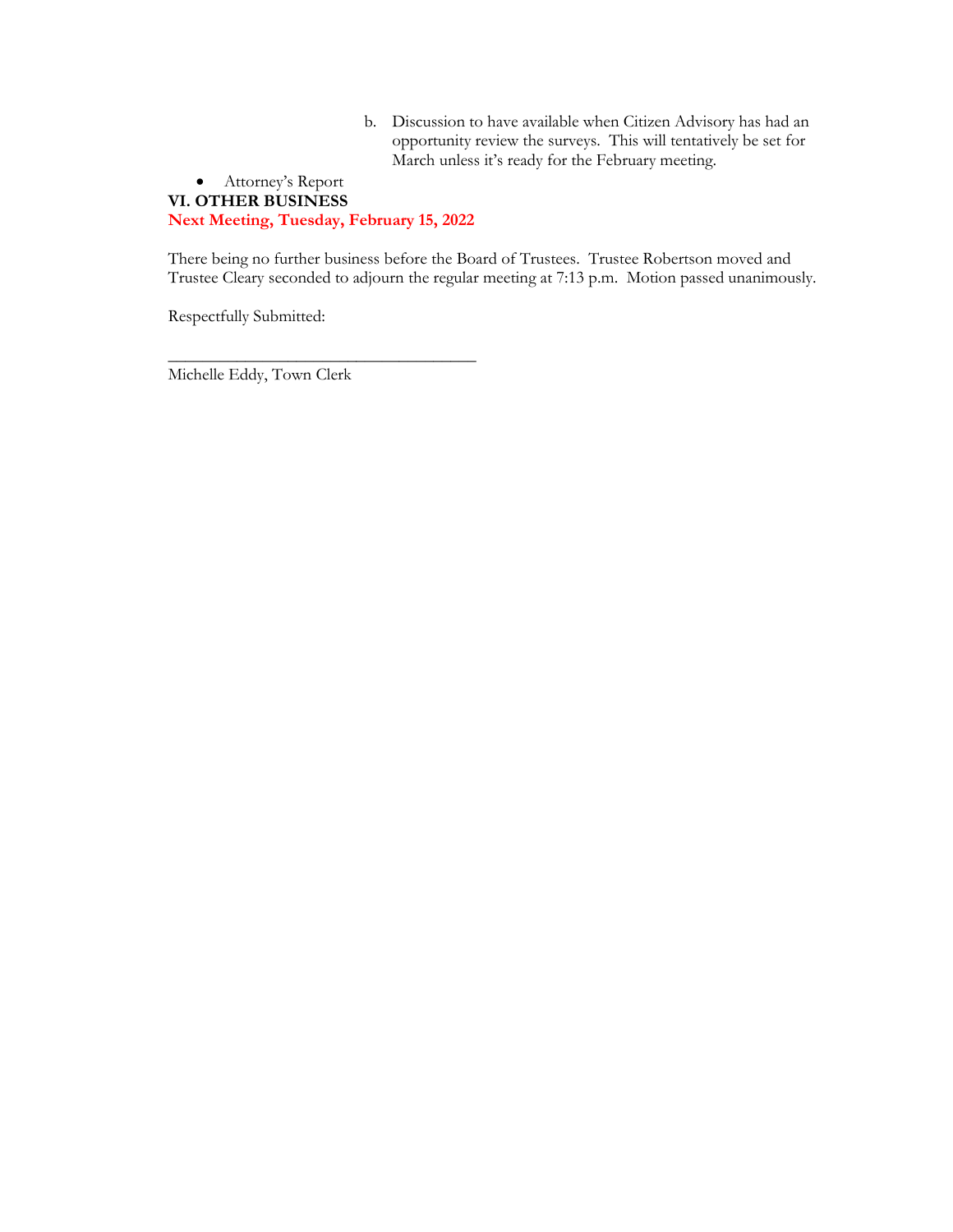To the council of Blue River,

I am writing to voice my position as a homeowner and soon to be a full time resident of this amazing town. My wife and I fell in love with this Town after visiting it with our friend and resident, Mark McKinnon. We immediately knew we needed to be a part of this community. As we still have high school aged children we needed to wait to move full time until they are done with school but, we knew houses wouldn't be getting cheaper.

We decided to purchase a beautiful cabin on over 2 acres off Blue Rock Dr. and we love it. Because we cannot be there full time yet, we have been Short Term Renting our home when we are not there. We are very aware that many people feel that STR is causing a housing crisis for the local workforce. The merits of that contention are a whole other topic but, for the sake of this petition I'll just say that we want to be good neighbors in our community. We do everything we possibly can to be the best neighbors. As such we thought we could build a separate garage (which we desperately need) and add an apartment above it to "Long Term Rent" in an effort to help the community and thus would eventually discontinue Short Term Renting. Initially, I thought this would be a win-win meaning more Long Term Housing for the community, I get a garage, and we can afford to stop Short Term Renting.

I employed an engineer and builder only to quickly find out that Blue River does NOT allow any ADUs. This seemed very odd to me since I could easily make an addition to my home with no issue. Financially, it does not make sense to build a garage without any living space above it so, unfortunately my garage build is now dead.

My ask is that the Town of Blue River council officially reconsider this arbitrary ban on ADUs. Allowing ADUs for personal use or Long Term Rental is great for the community and the citizens of Blue River. Many already exist whether legally or illegally built and it's unfair to restrict land owners ability to legally build on their land while others have been allowed. I completely understand that such a move may require a caveat to prevent additional STR if that is what this community feels is best. I see no reason why an ADU cannot exist to provide additional housing to locals or for personal use.

I thank you all for all your hard work and dedication. Please feel free to contact me with any questions you may have.

Bryce Cole C: 512-787-0574 60 Blue Rock Dr. Blue River, CO 80424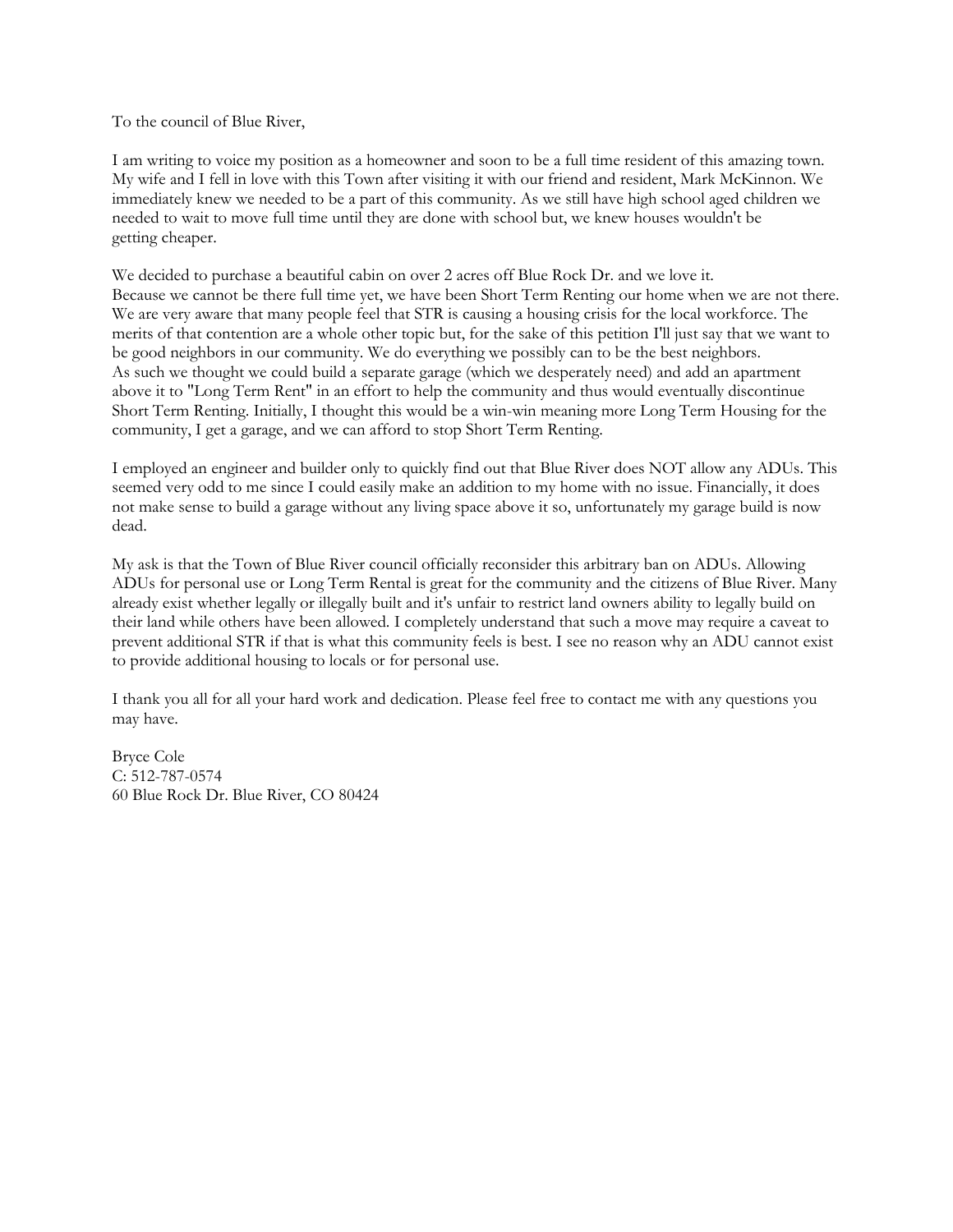

# **Blue River Staff Report** February 2022

Town of Blue River 970-547-0545<br>0110 Whispering Pines Circle michelle@town

0110 Whispering Pines Circle michelle@townofblueriver.org Blue River, CO 80424 https://townofblueriver.colorado.gov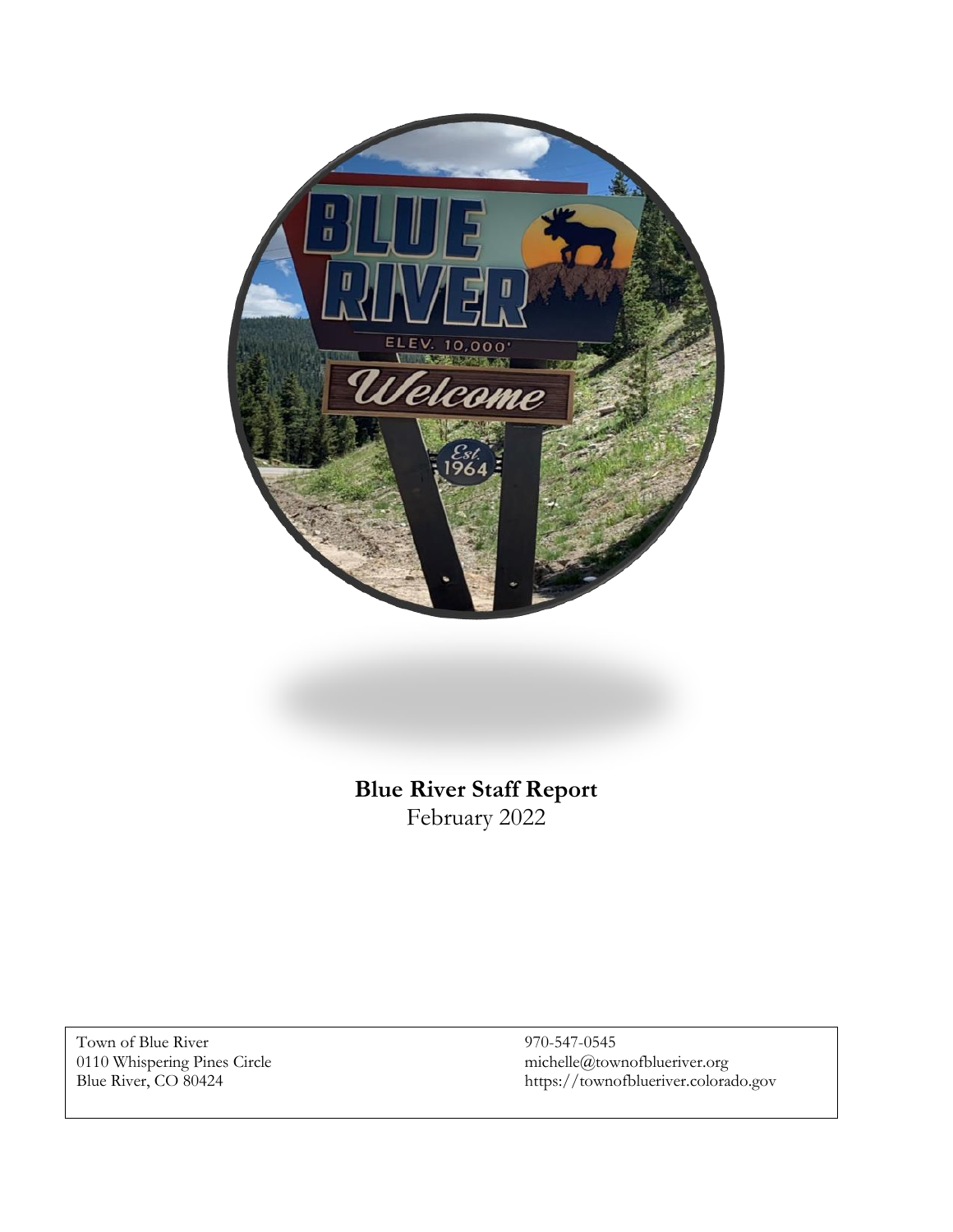

## **Communications & Happenings**

#### • **Short Term Rental Renewals**

- o Updated statistics are provided in this report.
- o The Citizen Advisory Committee will be reviewing the survey results on Tuesday, February 22nd. Results and recommendations will be provided in March.

#### • **2022 Election**

o The Town of Blue River will hold a mail ballot election April 5, 2022. There are three Trustee seats up for election: Dan Cleary; Ken Robertson and Ted Pilling. There are five candidates for the election. A Candidate Forum on Wednesday, February 23, 2022 6:00 p.m. Information on the candidates and the election is on the Town website.

#### • **Spruce Creek Road Project Update**

o There is a page on the website with timeline and information. Questions may be filed via the webform.

#### **Status Updates for Spruce Creek Road:**

- Completed 811 utility locate request, in process of mapping utilities onto CAD.
- Initiating environmental review
- Progressing preliminary drainage and roadway design to preliminary design.

#### **Looking ahead:**

- End of February Preliminary design available for review
	- o Utility map (approximate locations only)
	- o Preliminary roadway plans, including drainage and ditch details
- April/May 2022 Town Board Working Session for review of plans (depending on elections and new board)
- May 2022 (weather permitting): field visit and resident meeting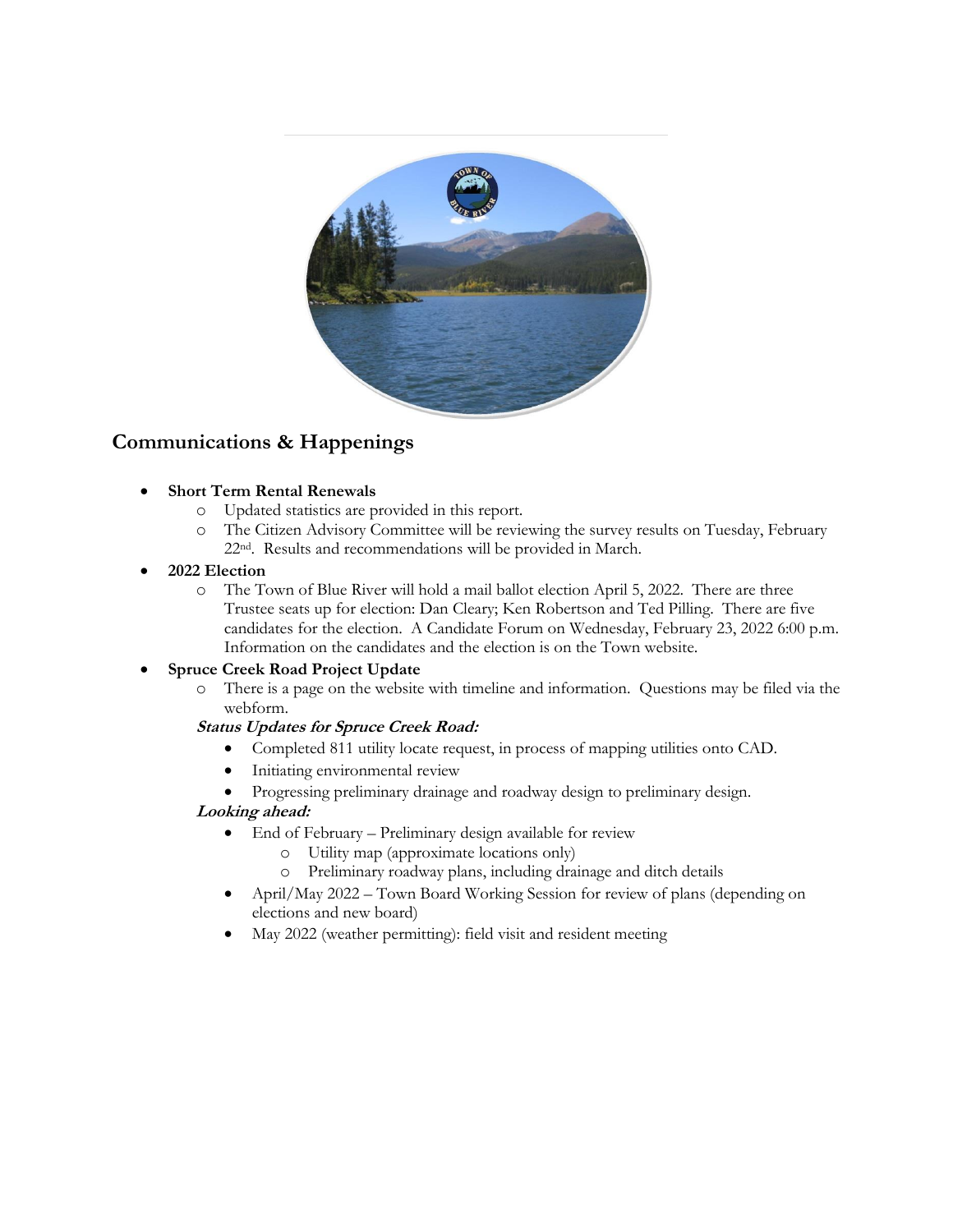## **Town Statistics**

Facebook Page Likes Town-1,297 Police Department-910 Instagram-1022 followers Twitter-66 followers

Residents on Email List-954 Blue River News-1,110

**Business Licenses-244**

**Lodging Registrations-180**

**Building Statistics January 2022**

**Permits Issued: 11 YTD: 11 Inspections: 1 New Construction 2021: 0 Certificates of Occupancy: 0**

# **Municipal Court**

## **January 2022/February 2022**

Total tickets written for January Court: 18

Total on the February Docket: 6

Total February Failure to appear(s): 0

Total February OJW(s): 0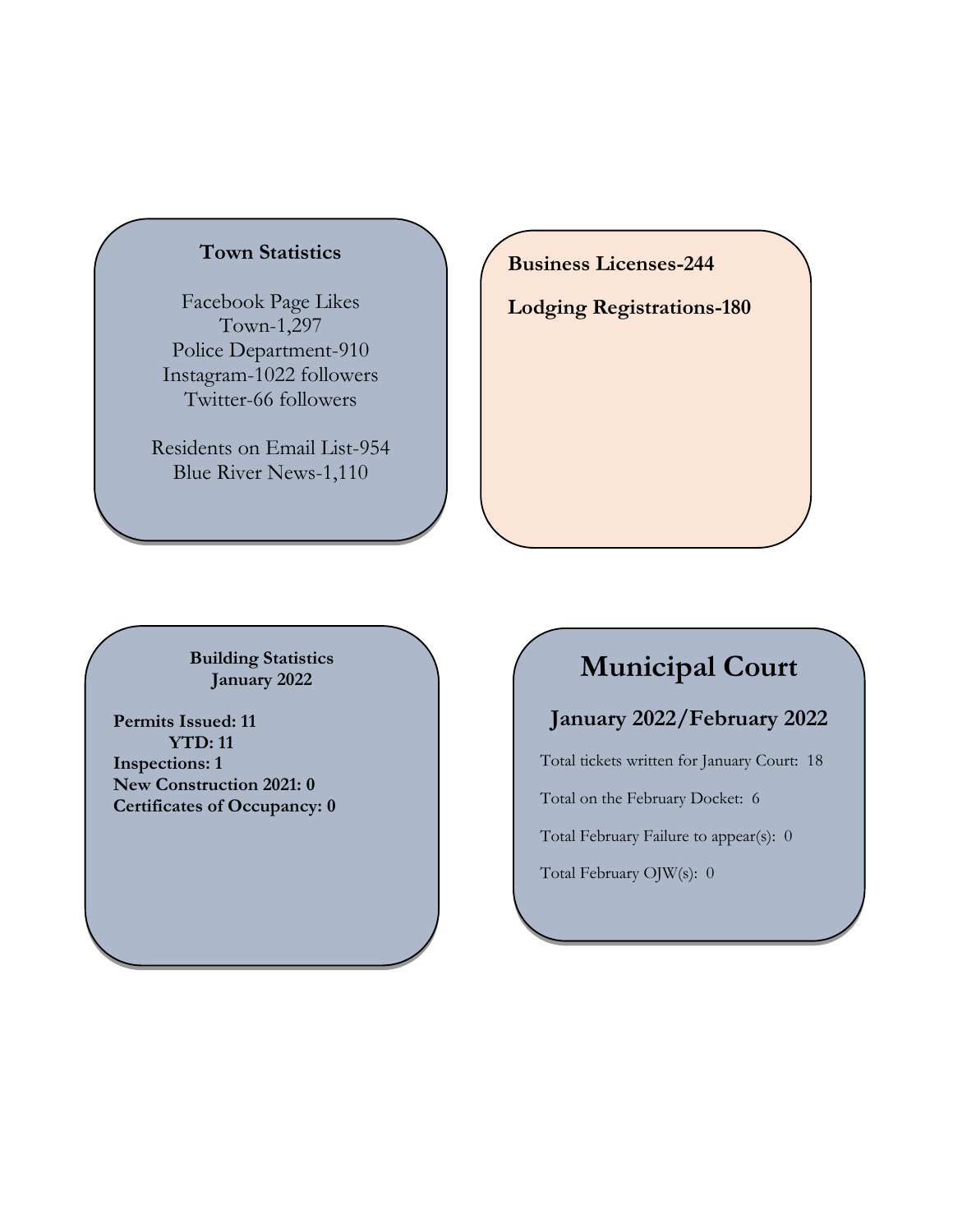

**For the month of January 2022:**

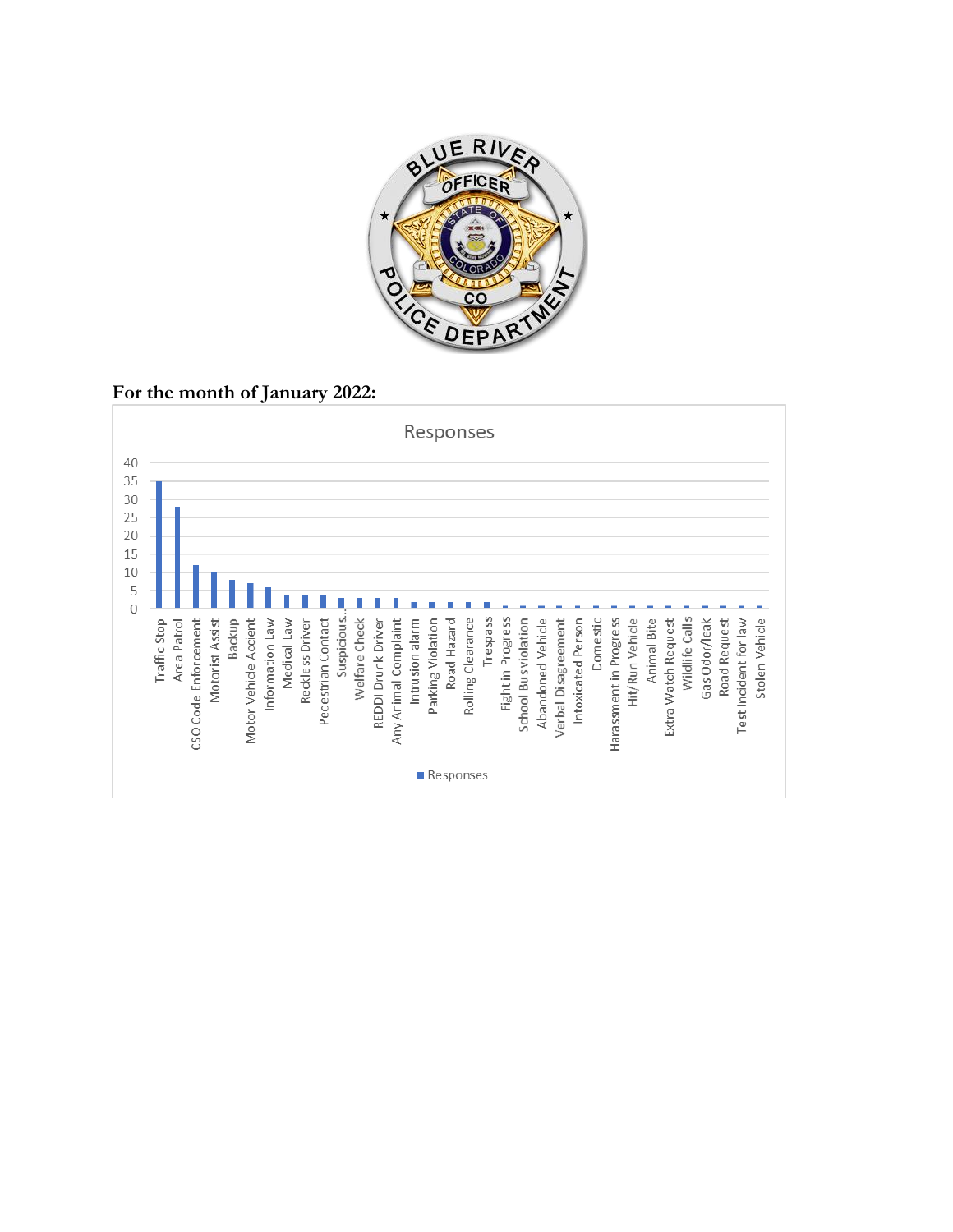

#### **January 2022 Report**

For the month of January, the Blue River Police Department recorded 155 incidents.

#### **Training**

During this month, we have completed firearms training, search and seizure training, and we have received recognition from Lexipol in reference to our daily training bulletins as well as the new law update for policy and procedures.

#### **Critical Statistics Incident numbers**

- 1. Presentation of Weapons 0
- 2. Uses of Force  $-0$
- 3. Vehicle Pursuits 0

#### **Public Safety**

During this month two DUI arrests were recorded as well as one aggravated motor vehicle theft. The stolen vehicle was recovered in California and both suspects were taken into custody. We are currently working with DA's office on a warrant for both suspects. Majority of our back-up calls were associated with Hoosier Pass incidents, as well as back-up calls for Breckenridge PD. In addition, we have seen increase in Code violations. We have written tickets for mostly trash violations. Some of those violations were associated with short -term rentals. The owners have paid their violations, and I am happy to say that we have solved those issues. Most of the issues were associated with trash companies. Most of the short-term rental property owners have switched their services to Summit VIP trash services, which resulted in higher compliance rate.

I am pleased to announce that Sgt Matthews started his master's degree in Criminal Justice. Overall morale is very high at the Police Department. As of right now, I have received several employment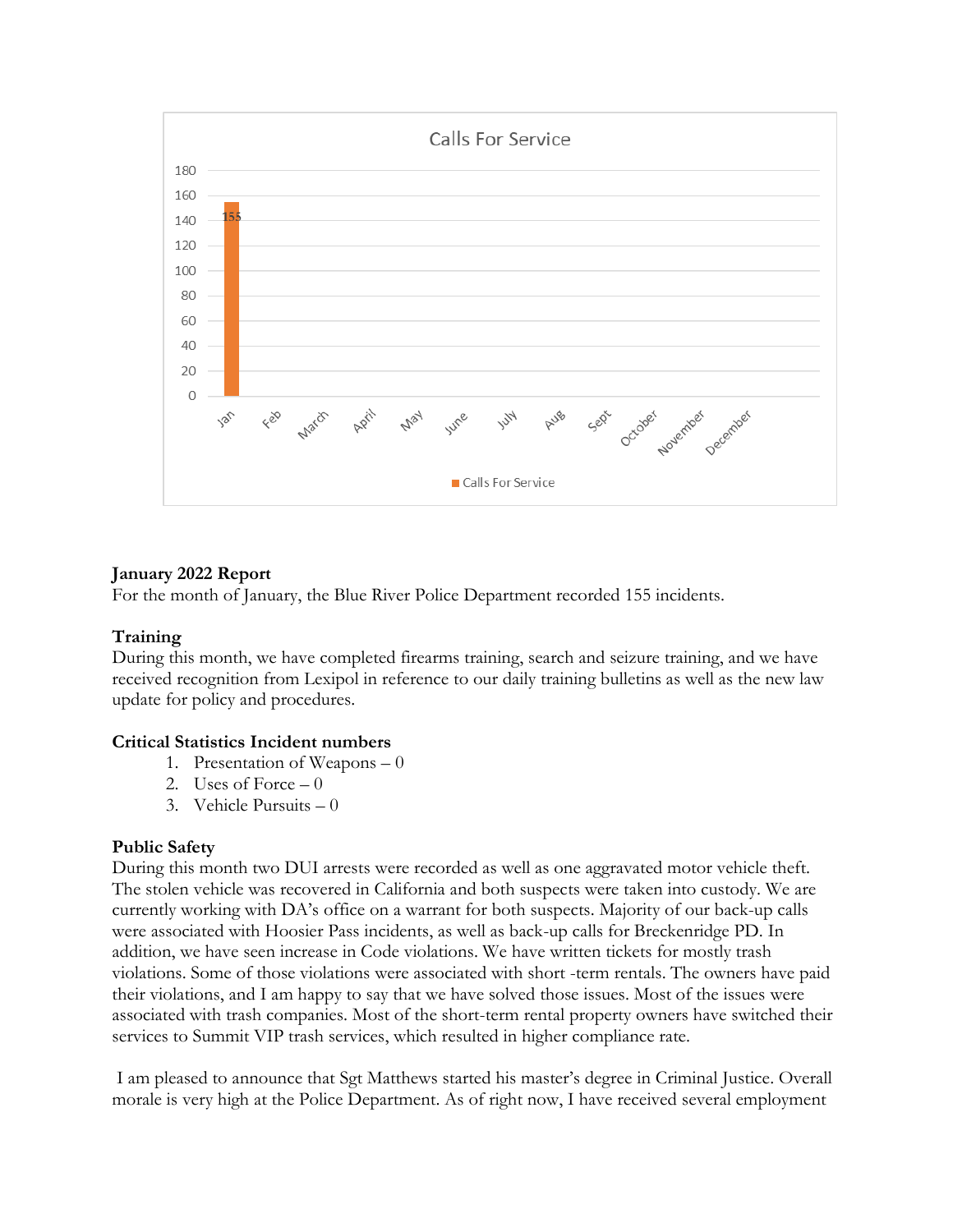applications (currently no opening) from veteran officers employed with different agencies within Summit County. I have met with Chief's from Dillon, Frisco, and Silverthorne, and currently all four of us are working on Policies and Procedures for MERT team. We also received an email from FBI (SRT) special response team, offering their help with our newly created MERT team. Our first meeting with potential candidates for MERT team is scheduled for March 1<sup>st</sup>, 2022.

The administrative order from December referencing exposure of police personnel to the public (COVID related) was retracted, and we are operating under normal circumstances.

Our last portable radio was purchased and delivered to the Police Department. In addition, we have ordered Naloxone (Narcan kits) from Colorado Department of Public Health. Those kits are used and administer to prevent overdose death caused by opioids. Naloxone administration is an essential first aid tool, much like using AED on a person who had a heart attack. Overdose response activity is no different from any other good-faith effort to assist in an emergency and our officers are covered under Colorado Revised Statue 18-1-712 (pages 41-43). Furthermore, and in addition to administering Naloxone during emergency response calls, Naloxone can be distributed to community members through patrol or outreach, and to family members/friends who are at scene of an overdose response call.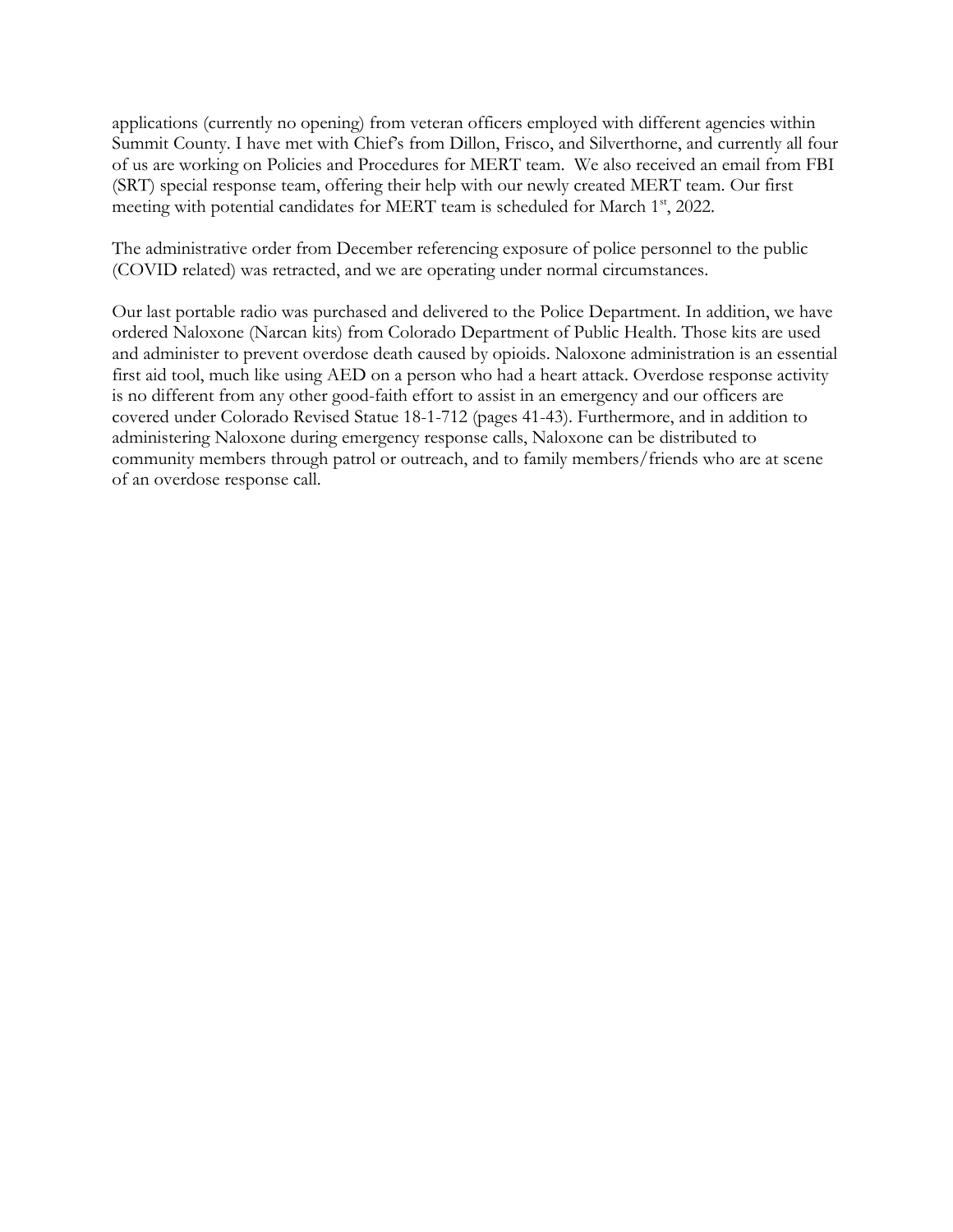

#### **Financial Summary Report**

Prepared by: Michelle Eddy, Town Manager January 31, 2022

#### **Revenues:**

Revenues have started off slow. Much of this is timing as many January revenues will arrive in February for the previous month. They are expected to be on track. The Accountant has worked to ensure revenues and expenses are posted properly for the end of year close out and to ensure a smooth audit based on previous audit comments.

#### **Expenses**

Overall expense are on track with budget for the month of January.

#### **Reserve Accounts\*As of 1/31/2022**

| Unrestricted                     |                |
|----------------------------------|----------------|
| Reserve accounts Alpine Bank:    | \$1,340,118.25 |
| Reserve account First Bank:      | \$100,001.00   |
| CD's Citiwide Bank:              | \$211,251.72   |
| Colorado Trust:                  | \$535,400.95   |
| CSAFE:                           | \$100.00       |
| Petty Cash                       | \$1,148.16     |
| <b>Illiquid Trust Funds:</b>     | \$1,187.42     |
| <b>Total Unrestricted</b>        | \$2,189,207.50 |
| Restricted                       |                |
| American Rescue Plan Funds:      | \$115,751.82   |
| Conservation Trust:              | \$113,946.67   |
| <b>Total Reserves Restricted</b> | \$229,698.49   |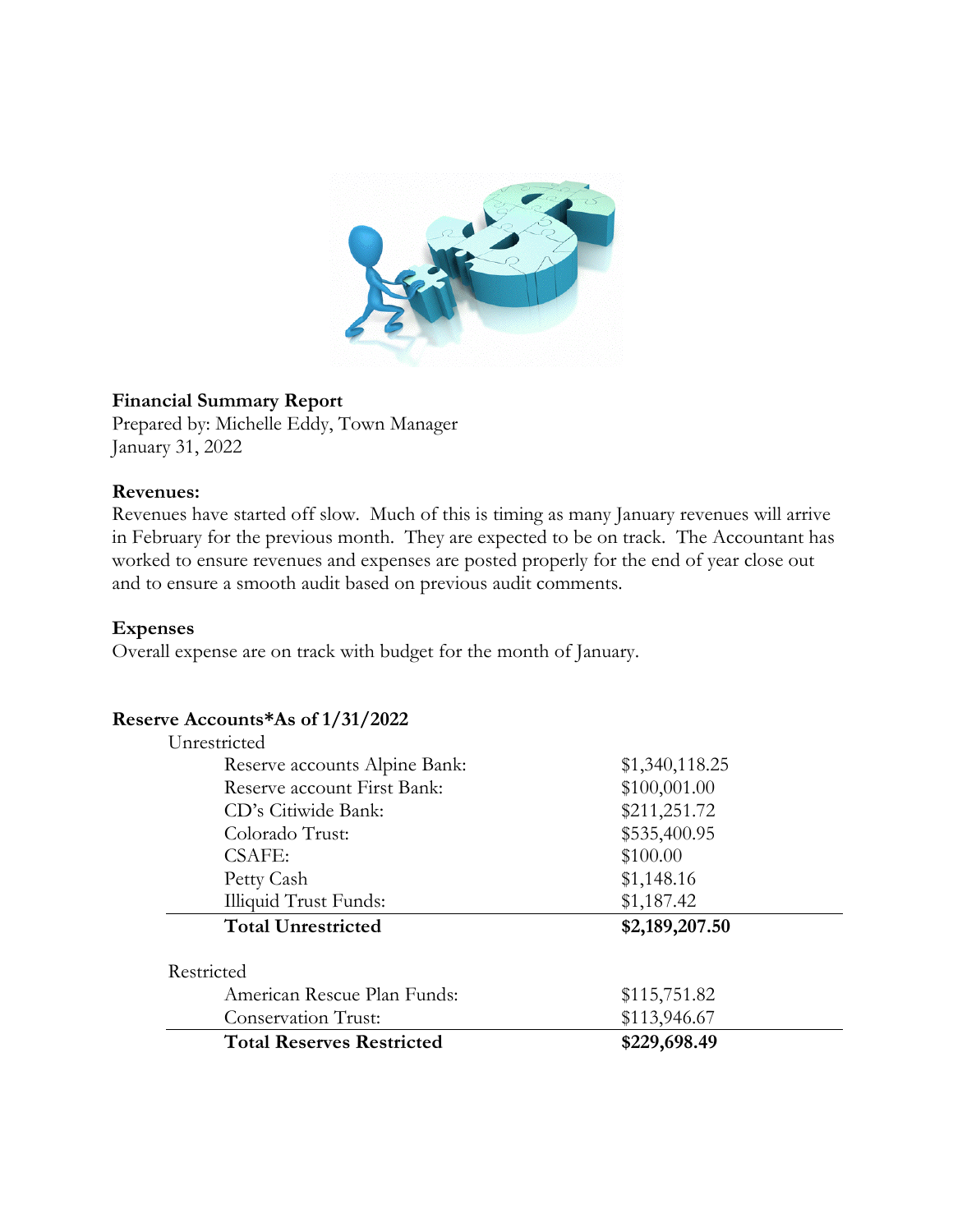

# Town of Blue River

## **Staff Report Short-term Rental Update February 8, 2022 Submitted By: Michelle Eddy, Town Manager**

## **Statistics**

| Issued by Year |                                                                               |
|----------------|-------------------------------------------------------------------------------|
| 2016           | 72 *Previous number included previous years prior to Town taking over program |
| 2017           | 20                                                                            |
| 2018           | 28                                                                            |
| 2019           | 24                                                                            |
| 2020           | 31                                                                            |
| 2021           | 49                                                                            |
| 2022 YTD       |                                                                               |
|                |                                                                               |

**Total Active Licenses as of 2/8/22: 180**

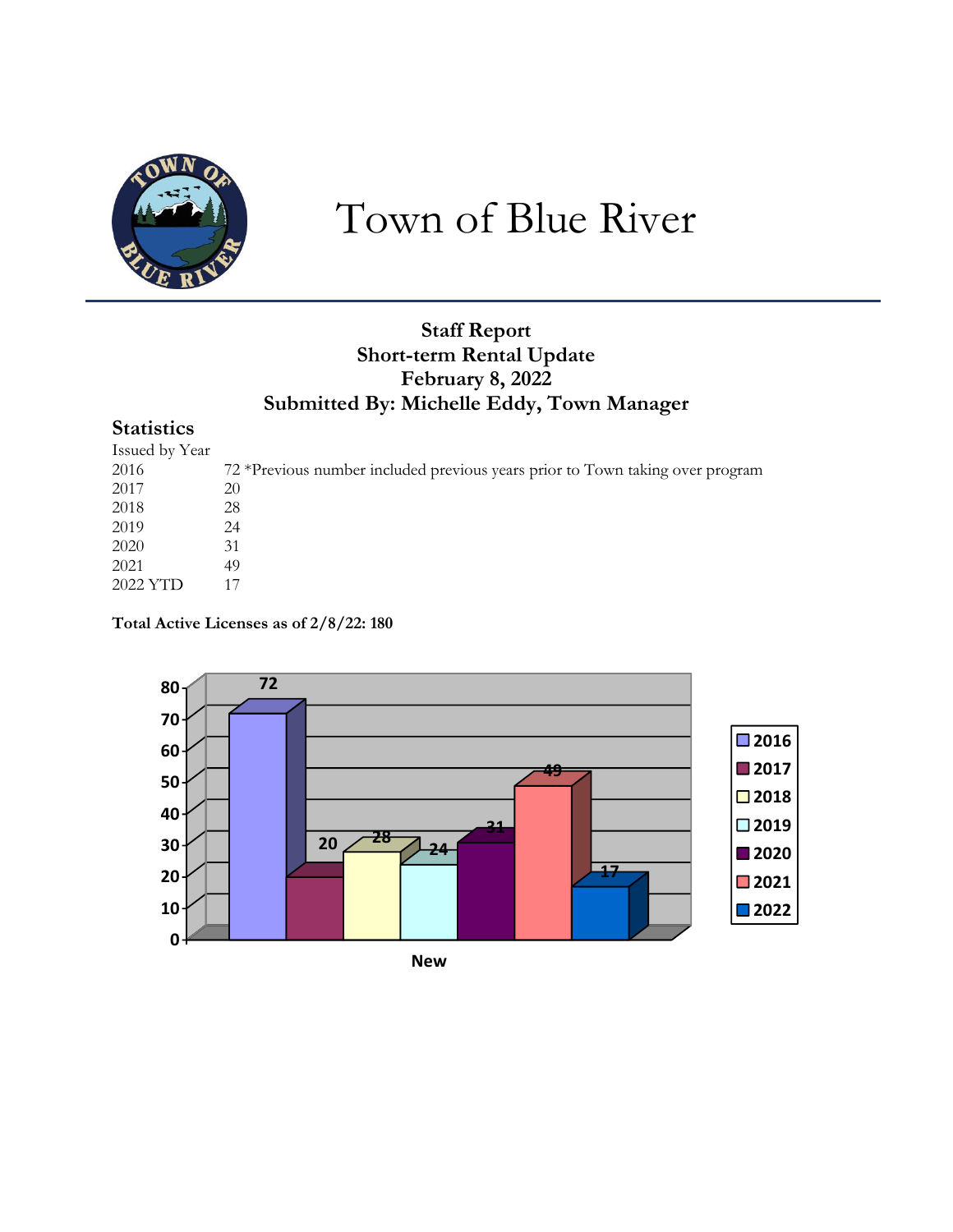#### **New (never rented before) Licenses by year:**

- $2017-20$
- 2018-25
- 2019-20
- 2020-25
- $2021-43$
- $\bullet$  2022-14

#### **License turnover (STR one owner to the next)**

- $\bullet$  2017-0
- 2018-3
- 2019-4
- 2020-6
- $2021-6$
- $\bullet$  2022-3

| Total Housing Units Per 2020 Census:                                                                                      | 761     |
|---------------------------------------------------------------------------------------------------------------------------|---------|
| Total Housing Units Occupied Full Time Per 2020 Census:                                                                   | 350     |
| Percent Full Time Per Census:                                                                                             | 46%     |
| Percent Full Time Based on Address:                                                                                       | $32\%$  |
| Population per 2020 Census:                                                                                               | 877     |
| Build Out:                                                                                                                | $90\%$  |
| Percentage of STR's in Blue River                                                                                         | $23\%*$ |
| *This is based on built lots and does not include vacant lots or lots owned by a municipality, $HOA$ or special district* |         |
|                                                                                                                           |         |

#### **Current Regulations**

Occupancy: 2 people per bedroom plus 2 Registration New: \$200 Renewal: \$150

Taxes

Total: 12.275% (8.875% State of Colorado; 3.4% Town of Blue River Lodging Tax)

#### **Annual Revenue**

| Year | <b>Sales Tax</b> | <b>Lodging Tax</b> |
|------|------------------|--------------------|
| 2016 | \$264,757.05     | \$123,742.00       |
| 2017 | \$237,468.92     | \$126,585.55       |
| 2018 | \$286,968.54     | \$155,511.07       |
| 2019 | \$425,616.72     | \$166,883.33       |
| 2020 | \$842,141.13     | \$176,339.81       |
| 2021 | \$844,558.23     | \$228,743.34       |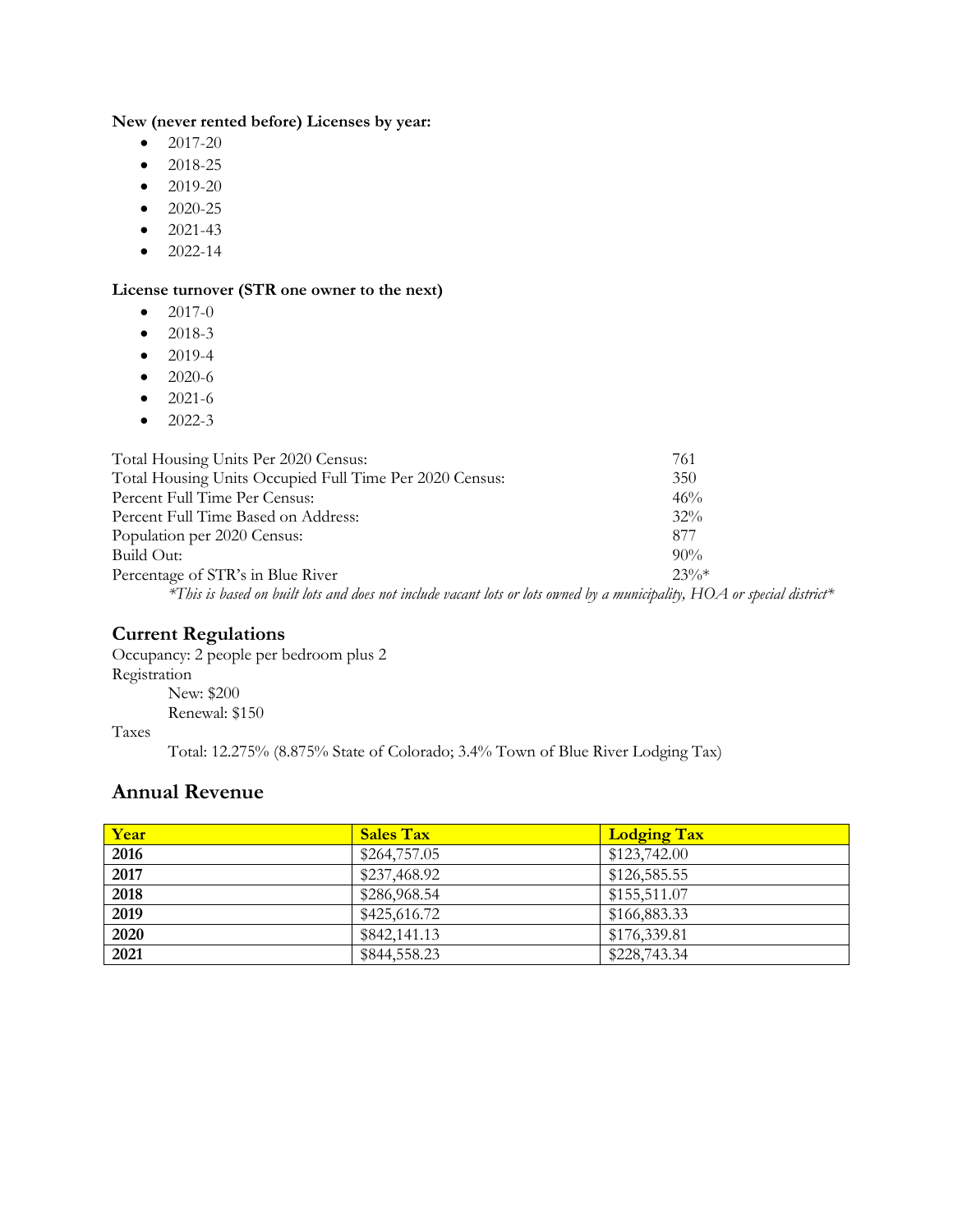| Subdivision              | <b>Buildable Lots</b> | # STR                   | %STR             | % Build | $%$ Full- |
|--------------------------|-----------------------|-------------------------|------------------|---------|-----------|
|                          |                       |                         |                  | Out     | Time Res. |
| Sunnyslope               | $\overline{35}$       | 12                      | 41%              | 83%     | 48%       |
| <b>Timber Creek</b>      | $\overline{72}$       | 28                      | 41%              | 96%     | 10%       |
| Estates                  |                       |                         |                  |         |           |
| New Eldorado             | 9                     | $\overline{\mathbf{3}}$ | 30%              | $89\%$  | 63%       |
| Crown                    | 71                    | 19                      | 29%              | $92\%$  | 35%       |
| Mountain View            | 46                    | $\overline{12}$         | $28\%$           | 93%     | 37%       |
| Aspen View               | 18                    | $\overline{5}$          | $31\%$           | $80\%$  | 19%       |
| Louise Placer            | 11                    | $\overline{2}$          | 25%              | 73%     | 13%       |
| Leap Year                | $\overline{23}$       | $\overline{5}$          | 24%              | $91\%$  | 52%       |
| Coronet                  | $\overline{38}$       | 9                       | 30%              | 75%     | 33%       |
| Golden Crown             | $\overline{8}$        | $\mathbf{1}$            | 20%              | 63%     | 20%       |
| Silverheels              | $\overline{5}$        | $\mathbf{1}$            | 25%              | 67%     | 25%       |
| Lakeshore                | 42                    | 9                       | 23%              | 93%     | 30%       |
| 96 Sub                   | 41                    | 7                       | 19%              | 90%     | 30%       |
| Wilderness               | 57                    | 12                      | $22\%$           | 96%     | 38%       |
| 97 Sub                   | 49                    | 8                       | 20%              | 82%     | 43%       |
| Sherwood Forest          | 85                    | 14                      | 18%              | 90%     | 24%       |
| Spillway                 | 21                    | $\overline{3}$          | $16\%$           | 90%     | 26%       |
| Royal                    | $\overline{71}$       | $\overline{12}$         | $18\%$           | 94%     | 39%       |
| <b>Blue Rock Springs</b> | 54                    | 11                      | $22\%$           | $91\%$  | 45%       |
| DOT Condo                | $\overline{37}$       | $\overline{5}$          | 14%              | 100%    | 27%       |
| New Eldorado             | $\overline{9}$        | $\mathbf{1}$            | $11\%$           | 100%    | 87%       |
| Townhome                 |                       |                         |                  |         |           |
| <b>Bryce Estates</b>     | 6                     | $\theta$                | $0\%$            | 57%     | 25%       |
| Clyde Lode               | $\overline{2}$        | $\theta$                | $0\%$            | 50%     | $0\%$     |
| <b>DOT</b> Placer        | $\overline{2}$        | $\overline{0}$          | $0\%$            | 50%     | 100%      |
| McCullough Gulch         | $\overline{7}$        | $\mathbf{1}$            | 33%              | 43%     | 33%       |
| Pennsylvania             | $\overline{2}$        | $\overline{0}$          | $0\%$            | 100%    | $0\%$     |
| Canyon                   |                       |                         |                  |         |           |
| Pomeroy                  | $\overline{0}$        | $\theta$                | $0\%$            | $0\%$   | $0\%$     |
| Rivershore               | 6                     | $\overline{0}$          | $0\%$            | 50%     | 25%       |
| Misc. Sec TR7-77         | 12                    | $\overline{0}$          | $\overline{0\%}$ | $22\%$  | 40%       |
| Land                     |                       |                         |                  |         |           |
| Spruce Valley            | 48                    | $\overline{0}$          | $0\%$            | 68%     | $11\%$    |
| Ranch                    |                       |                         |                  |         |           |

## **Percentage of STRs by Subdivision**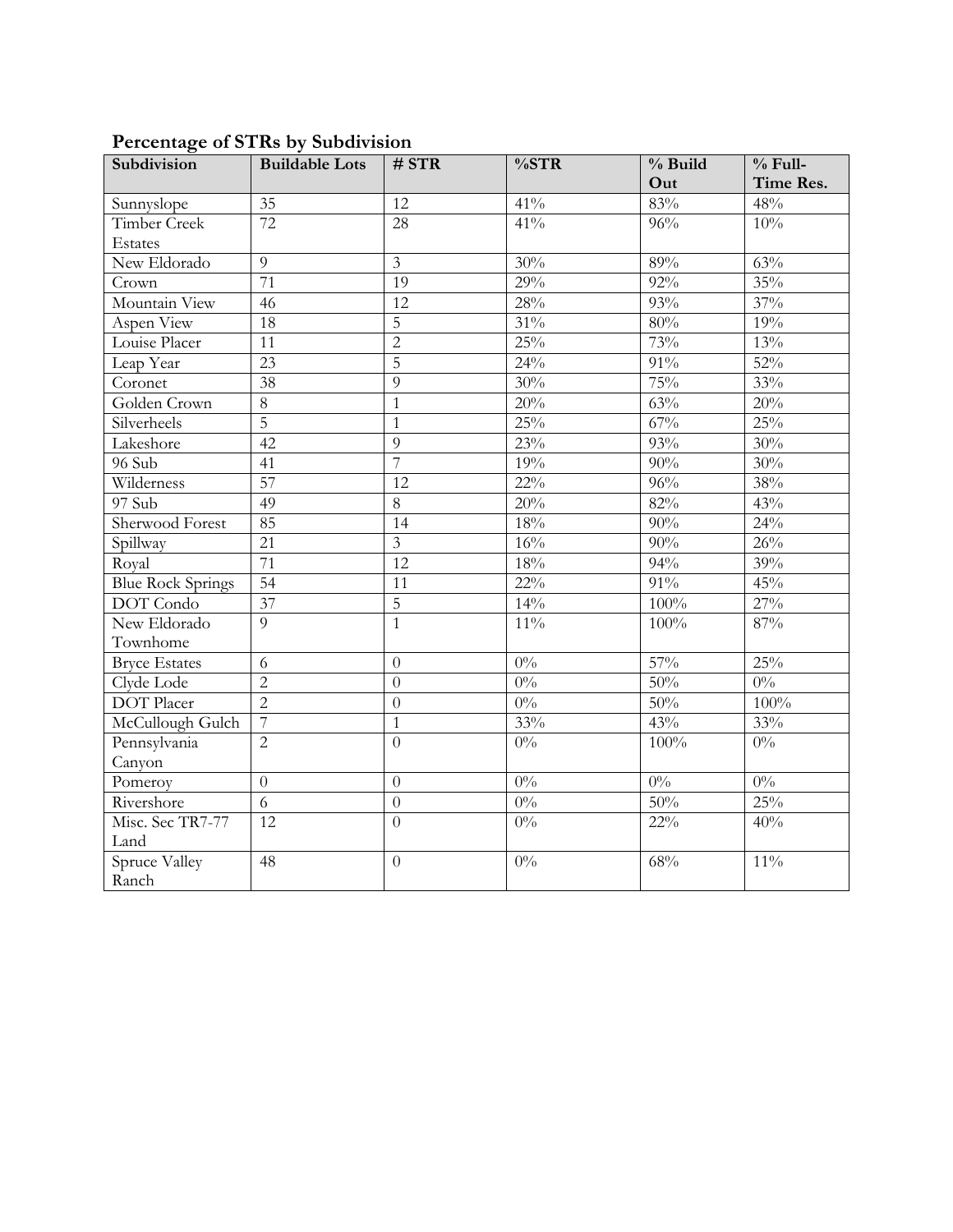## **Additional Statistics Requested**

- Out of the 180 licenses, 14 (8%) are considered "local" with a mailing address of Breckenridge, Dillon, Frisco or Silverthorne. The remaining 92% STRs are second homeowners.
- There were 43 new construction projects started and/or completed 2016-YTD 2021, 8 (19%) have obtained a short-term rental license.
- There have been 57 home sales in 2021. Licenses have been issued to 24 or 42%.
- There is no way to determine if a property is purchased for the purpose of investment and shortterm rental.

## **Code Violations 2015-Present**

| <b>Total Violations:</b>                       | 253         |
|------------------------------------------------|-------------|
| Violations for STR's while licensed as an STR: | $104(41\%)$ |
| Percentage of Repeat Offenders:                | $>1\%$      |

#### **Violations By Type Associated with STR in order of violation:**

- Trash-majority
- Parking
- Occupancy Violation
- Noise
- Occupancy during Public Health Order

| <b>2021 Code Violations:</b>                | -27   |
|---------------------------------------------|-------|
| 2022 Code Violation through 1/31/22         | 10    |
| <b>Total Police Calls 2021:</b>             | 1.945 |
| *Less than 1% is related to code violations |       |

#### **2021 Stats**

**10 out of 27 code violations (37%) were related to short-term rentals. Estimated cost for Police response is 15 minutes of time \$6.25 per violation. Estimated 2021 Police expense: \$62.50.**